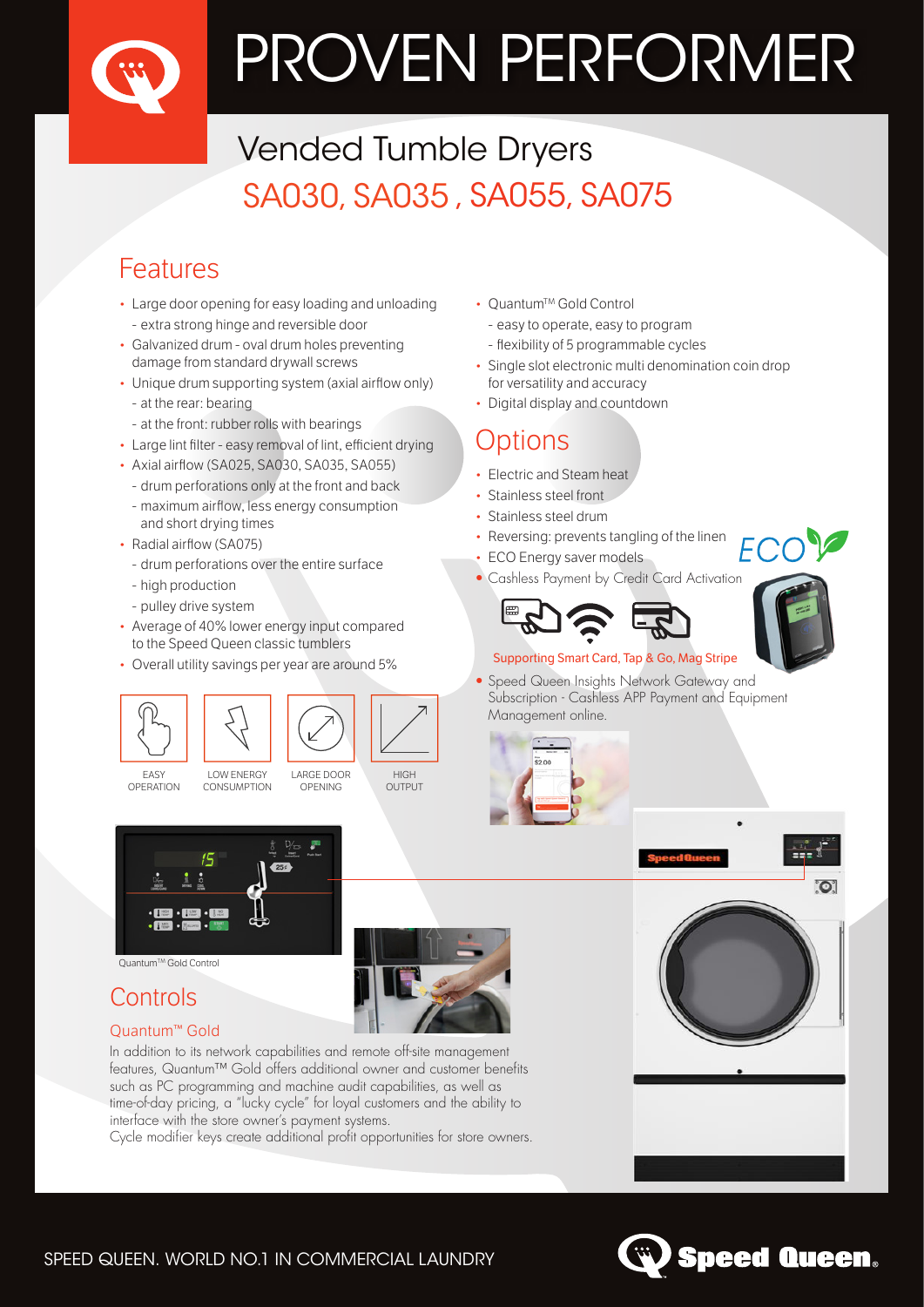#### SPEED QUEEN. WORLD NO.1 IN COMMERCIAL LAUNDRY



|                                                                   | <b>SA030</b>                          | <b>SA035</b>                          | <b>SA055</b>                          | <b>SA075</b>                          |
|-------------------------------------------------------------------|---------------------------------------|---------------------------------------|---------------------------------------|---------------------------------------|
| Drum                                                              |                                       |                                       |                                       |                                       |
| Capacity 20:1 kg                                                  | 14kq                                  | $16k$ q                               | 25kg                                  | 34kg                                  |
| Volume Lt                                                         | 271                                   | 347                                   | 491                                   | 634                                   |
| Cylinder diameter mm                                              | 673                                   | 762                                   | 838                                   | 939                                   |
| Motor                                                             |                                       |                                       |                                       |                                       |
| Fan kW (non-rev/rev)                                              | 0.19/0.19                             | 0.19/0.19                             | 0.37/0.37                             | 0.56/0.25                             |
| Drive kW (non-rev/rev)                                            | 0.19/0.19                             | 0.19/0.19                             | 0.37/0.19                             | 0.56/0.25                             |
| Programmer                                                        |                                       |                                       |                                       |                                       |
| Type of control                                                   | <b>Ouantum Gold</b>                   | Ouantum Gold                          | Ouantum Gold                          | Ouantum Gold                          |
| <b>Cabinet</b>                                                    |                                       |                                       |                                       |                                       |
| Colour                                                            | White,<br>option stainless steel      | White.<br>option stainless steel      | White.<br>option stainless steel      | White.<br>option stainless steel      |
| Drum                                                              | Galvanized.<br>option stainless steel | Galvanized.<br>option stainless steel | Galvanized.<br>option stainless steel | Galvanized.<br>option stainless steel |
| Heating                                                           |                                       |                                       |                                       |                                       |
| Gas 50 Hz                                                         | 68 MJ                                 | 95 MJ                                 | 108 MJ                                | 174 MJ                                |
| Electric                                                          | 12 kW                                 | 12kW                                  | 18 kW                                 | 21 kW                                 |
| Connection                                                        |                                       |                                       |                                       |                                       |
| Electrical (Gas Heat)                                             | 240V/50Hz/1                           | 240V/50Hz/1                           | 240V/50Hz/1                           | 240V/50Hz/1                           |
| <b>Full Load Amps</b>                                             | 7.5                                   | 7.5                                   | 5.5                                   | 7.0                                   |
| Electrical V/Hz                                                   |                                       |                                       |                                       |                                       |
| Make up air supply                                                | 710 cm <sup>2</sup>                   | $929$ cm <sup>2</sup>                 | $929$ cm <sup>2</sup>                 | 1258 cm <sup>2</sup>                  |
| Air outlet diameter mm                                            | 150                                   | 200                                   | 200                                   | 200                                   |
| Steam inlet (NPT)                                                 | n/a                                   | n/a                                   | n/a                                   | n/a                                   |
| Steam Outlet (NPT)                                                | n/a                                   | n/a                                   | n/a                                   | n/a                                   |
| Gas inlet (NPT)                                                   | 12mm                                  | 12mm                                  | 12mm                                  | 12mm                                  |
| Operation                                                         |                                       |                                       |                                       |                                       |
| Drying cycles                                                     | 5                                     | 5                                     | 5                                     | 5                                     |
| Radial drying system yes or no                                    | Axial                                 | Axial                                 | Axial                                 | <b>Yes</b>                            |
| Power                                                             |                                       |                                       |                                       |                                       |
| With reversing (where available)                                  | Option                                | Option                                | Option                                | Option                                |
| Motor HP Fan kW (non-rev/rev)                                     | 0.19/0.19                             | 0.19/0.19                             | 0.37/0.37                             | 0.56/0.25                             |
| Motor HP Drive kW (non-rev/rev)                                   | 0.19/0.19                             | 0.19/0.19                             | 0.37/0.19                             | 0.56/0.25                             |
| <b>Transport data</b>                                             |                                       |                                       |                                       |                                       |
| Gross weight kg                                                   | 165                                   | 179                                   | 216                                   | 307                                   |
| Net weight kg                                                     | 150                                   | 164                                   | 197                                   | 279                                   |
| Dimensions H×W×D mm                                               | 1622×711×1191                         | 1622×800×1191                         | 1694×876×1365                         | 1946×981×1378                         |
| Packaging dimension H×W×D mm                                      | 1753×762×1245                         | 1753×838×1245                         | 1829×902×1499                         | 2057×1054×1433                        |
| Volume <sub>3</sub>                                               | 1.7                                   | 1.8                                   | 2.5                                   | 3.1                                   |
| Agency Approvals<br>Australian Gas Approval<br><b>CE Approval</b> | #7401<br>Yes                          | #7401<br>Yes                          | #7401<br>Yes                          | #4944<br>Yes                          |

## SQ Insights Pro

Allows a closer association with the end user and the ability to adapt and change as required. It also allows for a great networking and marketing campaigns. Enables the customer to reach end users for specific targets.  $\frac{1}{2}$ Insights PRO: Reporting, monitoring, and SQ Pay Cashless Payment + Rewards APP all in one online platform - accessible from anywhere

 $\ddot{y}$ 

Insights: Cloud-based management platform

- No software to install
- All the features you are used to from Quantum
- Supported and upgraded by Speed Queen remotely.

 $\ddot{y}$ 

#### **Wuantum**

Store and Revenue Report



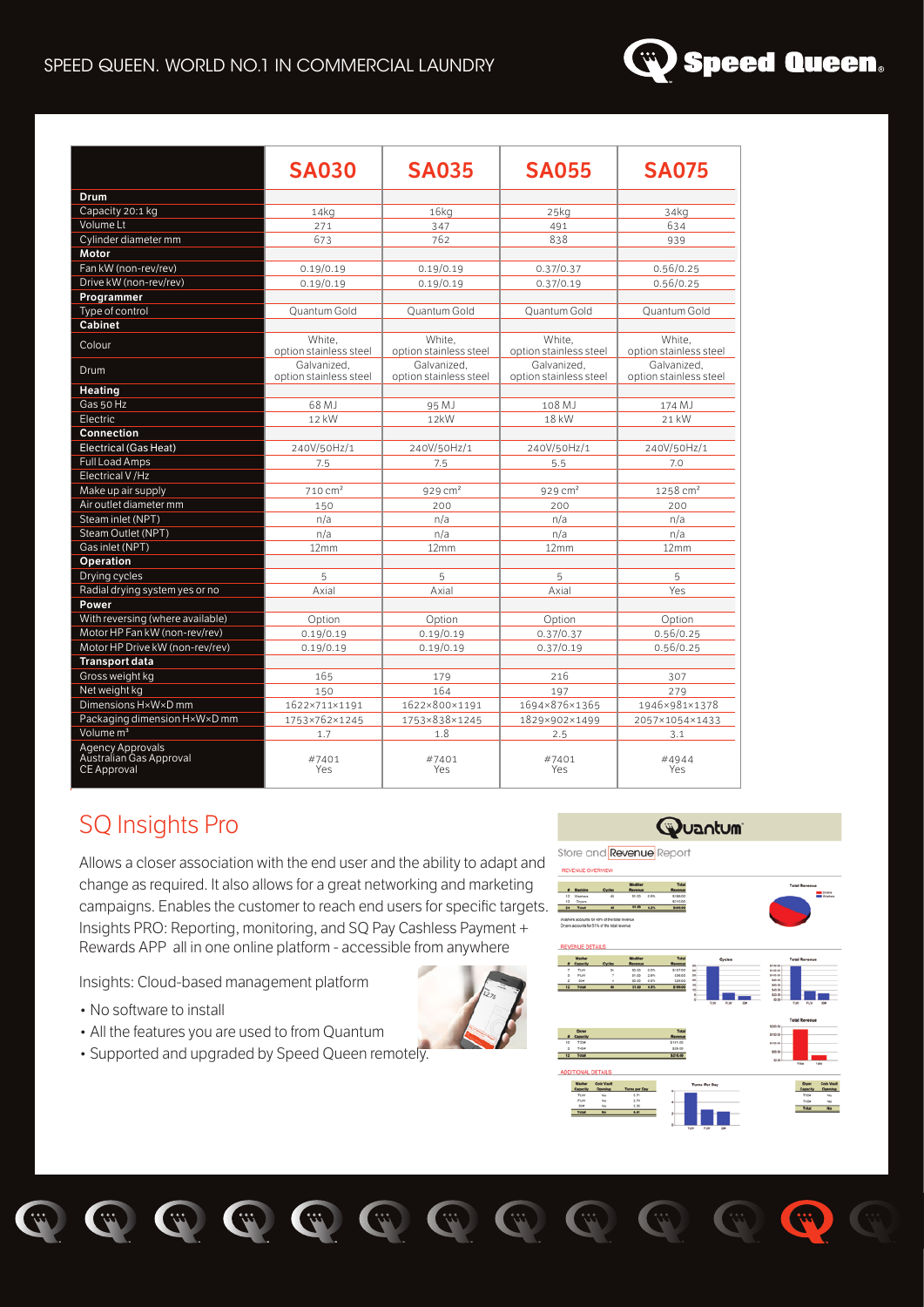

33

#### **Dimensions**



All measurements are in mm. \*With levelling legs turned into base.

NOTE: Exhaust openings are 150 or 200 mm metal ducting.

IMPORTANT: The dryer should have sufficient clearance around it for needed ventilation and for the ease of installation and servicing. Please refer to Installation guide for correct make up air requiements - open space behind these units is required for service access (min 400mm)

For maximum drying performance, we recommend that more clearance be allowed around the dryer than the minimum indicated.